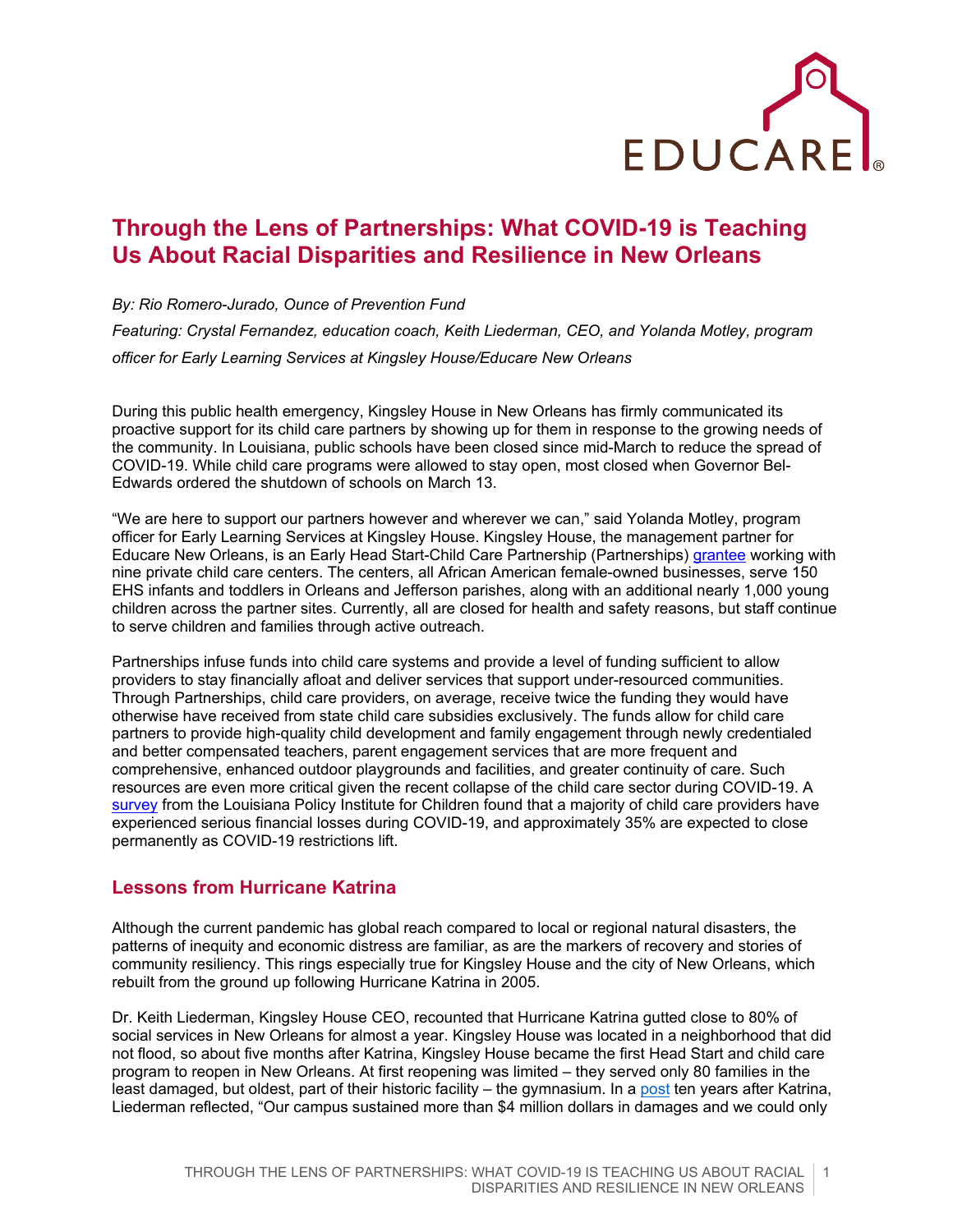

occupy less than half of our facilities, but we went to work anyway. Families needed us and that compelled us to move forward."

After Katrina, a group of civic, business, philanthropic, education, and nonprofit leaders came together to implement a unified plan to bring back essential social services for families by pooling public and private resources to support shared non-profit service alliances. Pre-Katrina, 67% of the population in New Orleans was African American, so the ability of African American providers to access resources and data to adequately address the need for rebuilding in neighborhoods required strong advocacy efforts.

Liederman and Motley think that lessons learned from Katrina might be applied to economic rebuilding as the COVID-19 crisis unfolds, noting similar inequities in the populations most impacted and safeguards necessary to ensure equitable access to resources to sustain early care and education.

## **COVID-19 Illuminates Racial Inequities**

In late March the bipartisan Coronavirus Aid, Relief, and Economic Security (CARES) Act included the Payment Protection Program (PPP), which promised loans for small businesses like child care centers. The PPP loan content and application process, however, as advocate[s noted,](https://www.clasp.org/publications/fact-sheet/small-business-loans-aren-t-answer-child-care) precluded most small child care businesses, especially smaller minority-owned business, from successfully accessing funds. Inequities surfaced in the design and implementation of the PPP: finite resources were awarded on a first come, first served basis; loans only covered payroll expenses and would not be forgiven unless a business hires back staff to pre-pandemic levels; and limited guidance to and capacity of financial institutions issuing the loans caused them to favor applications with whom they had prior relationships. The unfair access and distribution of the funds build upon a system that has been historically inequitable.

Small businesses owned by persons of color often face discrimination and [barriers](https://www.nytimes.com/2020/04/10/business/minority-business-coronavirus-loans.html) to tapping into financial capital, which are rooted in policies and practices that have prevented, denied or discouraged lending to communities of color. As the PPP rolled out, reports [estimated](https://www.cbsnews.com/news/women-minority-business-owners-paycheck-protection-program-loans/) that about 90% of businesses owned by people of color or women have been or will be left out of the loans. Motley reflected a similar development with Kingsley's child care center partners as they watched their white business counterparts receive loan awards. Despite substantial support from Kingsley's Chief Financial Officer and other community volunteers, none of Kingsley's partners secured the PPP funding in the first round.

Racial disparities are also present in the pandemic's effect on human lives. COVID-19 has disproportionately impacted [African Americans](https://www.vox.com/coronavirus-covid19/2020/4/18/21226225/coronavirus-black-cdc-infection) and marginalized groups such as [Native](http://nmindepth.com/2020/05/13/covid-19-has-spread-to-most-new-mexico-tribes/) American and [Latino](https://www.latimes.com/california/story/2020-04-25/coronavirus-takes-a-larger-toll-on-younger-african-americans-and-latinos-in-california) communities. The disproportionate toll may be partially explained by [increased risk](https://www.sciencenews.org/article/coronavirus-why-african-americans-vulnerable-covid-19-health-race) of exposure for communities of color, many of whom are overrepresented in essential occupations. However, the origins of these inequities and negative outcomes lay in the legacy of racism in the U.S. and its influence on systems, structural policies, and everyday practices that have significant impacts on health and drive disproportionately adverse impacts at almost every societal level for African Americans and other communities of color.

In Louisiana, data reveal that African Americans [accounted](https://www.wwno.org/post/70-percent-dead-covid-19-louisiana-were-black-66-percent-had-hypertension-new-data-shows) for 70% of fatalities, but only comprise 33% of the total state population. Data further [show](https://www.wdsu.com/article/jefferson-parish-leads-the-state-in-coronavirus-cases-surpassing-neighboring-orleans/32425566) that the communities where Kingsley House's partnership sites reside – Jefferson and Orleans parishes – have led the state in coronavirus cases and mortalities.

"Some of the staff and families in our Partnerships sites have experienced COVID-19 directly; either they have had it or know of someone close to them who does." said Motley. With this in mind, Kingsley House has provided coaches to their partner programs to help to stay in touch with families and address the needs of providers particularly at a time when children's, early childhood educators', and families' mental health and resilience is [vital.](https://www.imaginablefutures.com/learnings/early-learning-post-covid-19/)